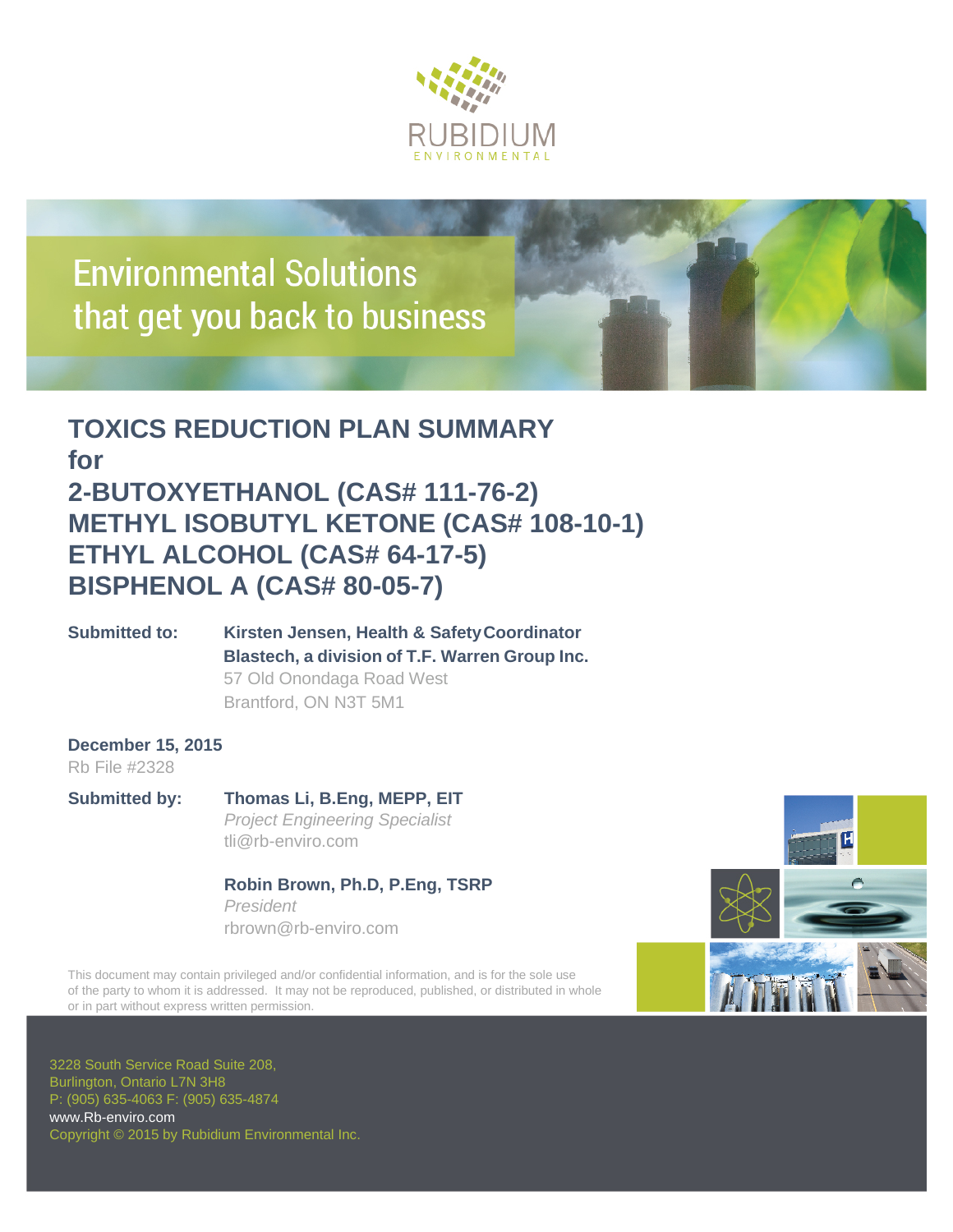## **TABLE OF CONTENTS**

| 1.0 | <b>BASIC FACILITY INFORMATION</b>                | 3                |
|-----|--------------------------------------------------|------------------|
| 2.0 | <b>STATEMENT OF INTENT</b>                       | $\boldsymbol{4}$ |
| 3.0 | <b>OBJECTIVES OF THE PLAN &amp; ANY TARGETS</b>  | $\boldsymbol{4}$ |
| 4.0 | <b>OPTIONS EVALUATION</b>                        | $\boldsymbol{4}$ |
| 5.0 | <b>CONSISTENCY STATEMENT</b>                     | $\boldsymbol{4}$ |
| 6.0 | <b>CERTIFICATION BY HIGHEST RANKING EMPLOYEE</b> | 5                |
| 7.0 | <b>CERTIFICATION BY LICENSED PLANNER</b>         | 6                |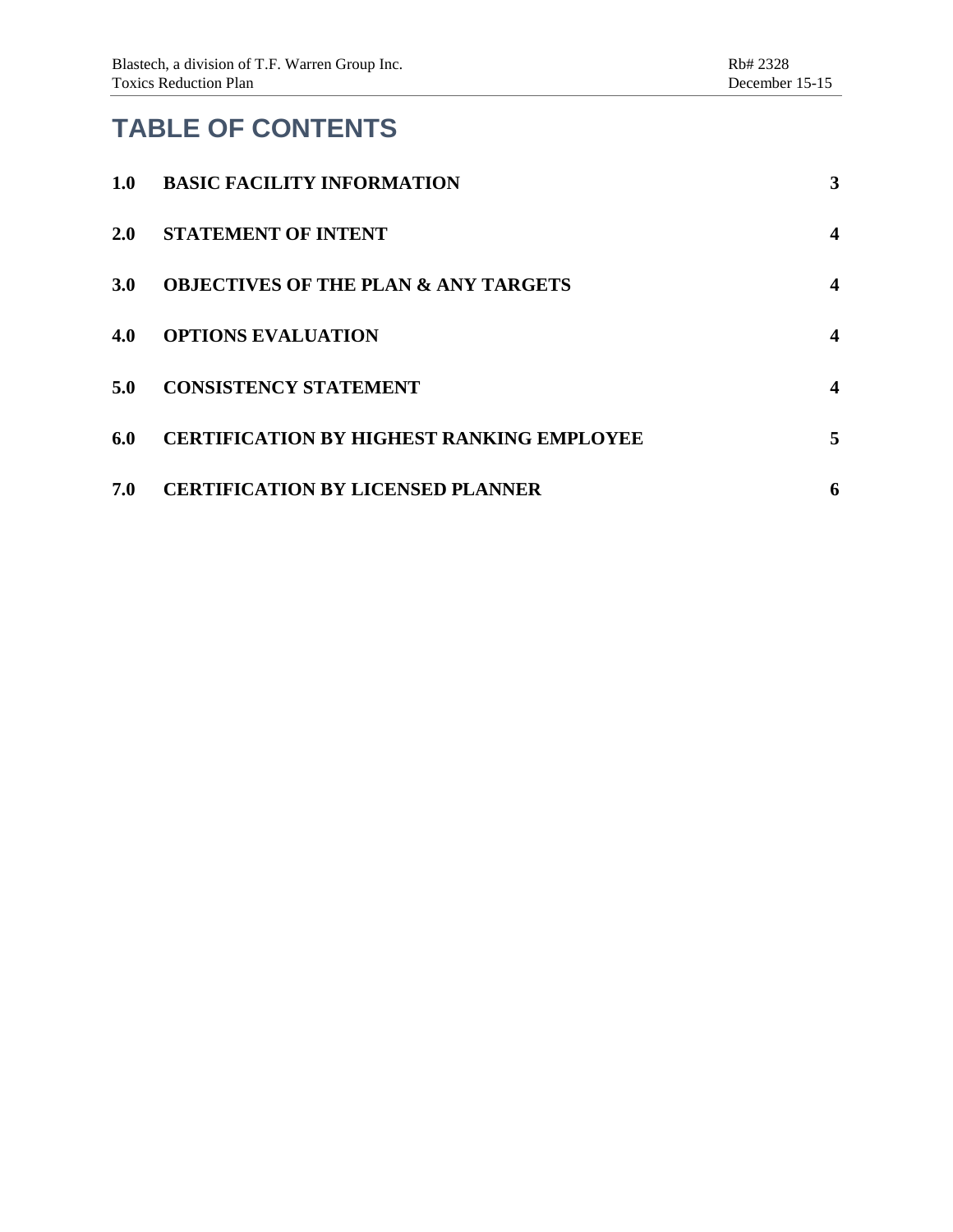### <span id="page-2-0"></span>**1.0 BASIC FACILITY INFORMATION**

| <b>Contaminant</b>     | $CAS \#$       |
|------------------------|----------------|
| 2-Butoxyethanol        | $111 - 76 - 2$ |
| Methyl Isobutyl Ketone | $108-10-1$     |
| Bisphenol A            | 80-05-7        |
| Ethyl Alcohol          | $64 - 17 - 5$  |

Facility Information

| Company Name                             | T.F. Warren Group Inc.    |  |
|------------------------------------------|---------------------------|--|
| <b>Facility Name</b>                     | <b>Blastech</b>           |  |
| <b>Facility Address</b>                  | 57 Old Onondaga Road West |  |
|                                          | Brantford, ON N3T 5M1     |  |
| <b>NPRI</b> Identification Number        | 11219                     |  |
| <b>Business Number</b>                   | 866441074                 |  |
| % Ownership of Parent Company            | 100%                      |  |
| Site Coordinates at Main Entrance        | Zone 17                   |  |
|                                          | Easting: 565563.29        |  |
|                                          | Northing: 4776959.89      |  |
| Number of full-time employee equivalents | 55                        |  |
| <b>NAICS</b> Code                        | 332810                    |  |
| UTM Co-ordinates                         | Zone 17                   |  |
|                                          | Easting: 565484.12        |  |
|                                          | Northing: 4776978.50      |  |

| Person who Prepared the  | Thomas Li                      | tli@rb-enviro.com                 |
|--------------------------|--------------------------------|-----------------------------------|
| Report                   | Project Engineering Specialist | Rubidium Environmental            |
|                          | P: (905) 635-4063 x. 3704      | 3228 South Service Road Suite 208 |
|                          | F: (905) 635-4874              | Burlington, ON L7N 3H8            |
| <b>Public Contact</b>    | Kirsten Jensen                 | kirsten.jensen@tfwarren.com       |
|                          | Health & Safety Coordinator    | <b>Blastech</b>                   |
|                          | P: $(519)$ 754-3712            | Same address as facility          |
|                          | $F: (519) 753-2130$            |                                   |
| <b>Technical Contact</b> | Kirsten Jensen                 | kirsten.jensen@tfwarren.com       |
|                          | Health & Safety Coordinator    | <b>Blastech</b>                   |
|                          | P: (519) 754-3712              | Same address as facility          |
|                          | $F: (519) 753-2130$            |                                   |
| <b>Highest Ranking</b>   | Tim Bowman                     | tim@tfwarren.com                  |
| Employee                 | <b>General Manager</b>         | <b>Blastech</b>                   |
|                          | P: $(519)$ 756-8222            | Same address as facility          |
|                          | $F: (519) 753-2130$            |                                   |
| Planner Responsible for  | Robin Brown, TSRP #0018        | rbrown@rb-enviro.com              |
| Making                   | President                      | Rubidium Environmental            |
| Recommendations          | P: $(905)$ 635-4063 x. 3701    | 3228 South Service Road Suite 208 |
|                          | $F: (905) 635-4874$            | Burlington, ON L7N 3H8            |
| Planner Responsible for  | Robin Brown, TSRP #0018        | rbrown@rb-enviro.com              |
| Certification            | President                      | Rubidium Environmental            |
|                          | P: $(905)$ 635-4063 x. 3701    | 3228 South Service Road Suite 208 |
|                          | $F: (905) 635-4874$            | Burlington, ON L7N 3H8            |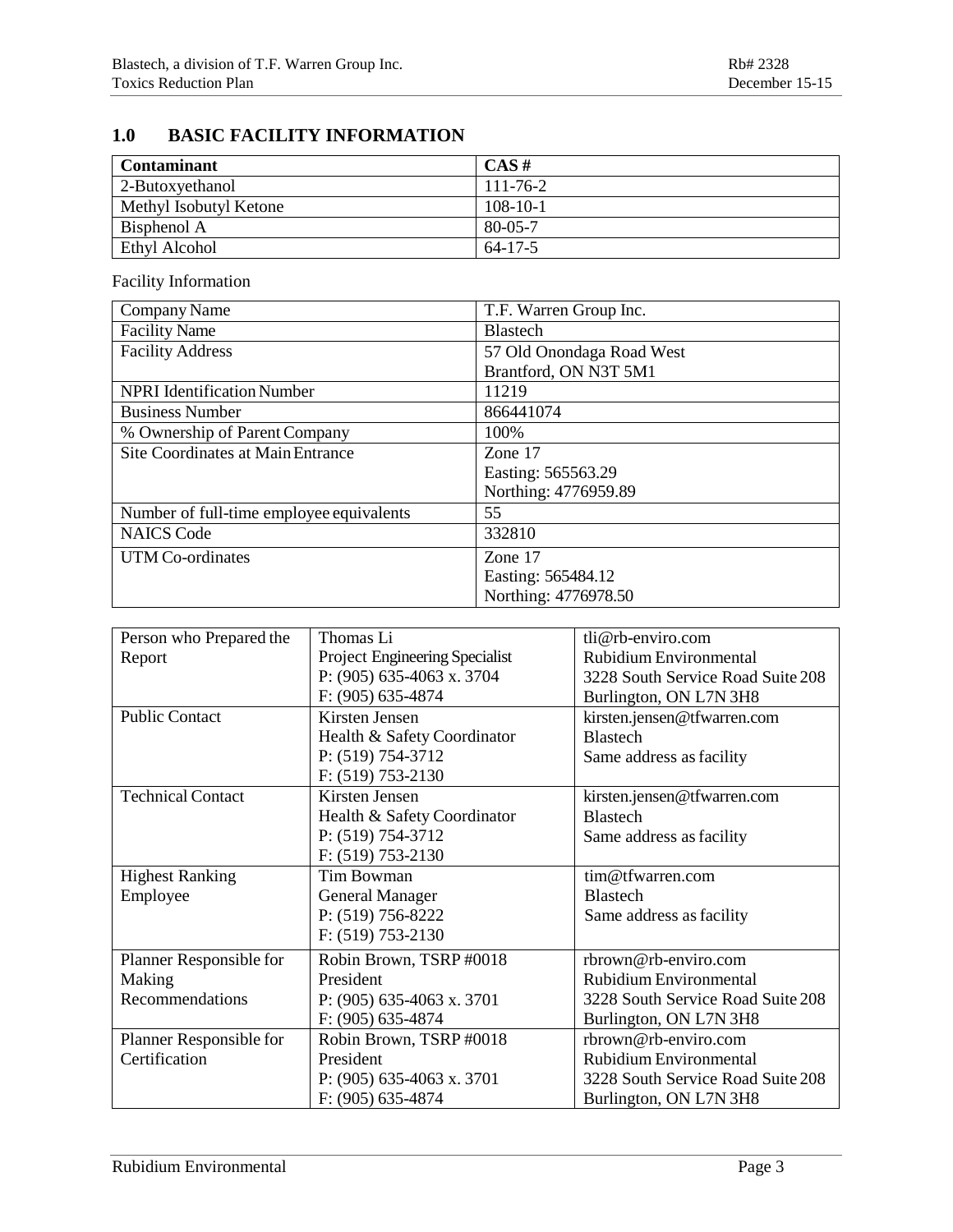#### <span id="page-3-0"></span>**2.0 STATEMENT OF INTENT**

Blastech, a division of T.F. Warren Group Inc. is committed to playing a leadership role in protecting the environment. The use of 2-butoxyethanol, methyl isobutyl ketone, ethyl alcohol, and bisphenol A, which is a composition of the paint is an integral part of the products that we process, and it is not technically or economically feasible to reduce. We will continue to use these substances in strict accordance with all applicable environmental regulations.

#### <span id="page-3-1"></span>**3.0 OBJECTIVES OF THE PLAN & ANY TARGETS**

Blastech prides itself on technological innovation in order to produce high quality products in an environmentally responsible manner. We will strive to optimize the use of 2-butoxyethanol, methyl isobutyl ketone, ethyl alcohol, and bisphenol A at the facility. No options have been identified for implementation, and as part of the continuous improvement practices at the facility, technical advances will be monitored for new opportunities to reduce the use of 2-butoxyethanol, methyl isobutyl ketone, ethyl alcohol, and bisphenol A at the facility.

#### <span id="page-3-2"></span>**4.0 OPTIONS EVALUATION**

No options identified were both technically and economically feasible. For this reason, no options will be implemented immediately.

#### <span id="page-3-3"></span>**5.0 CONSISTENCY STATEMENT**

The contents of the Toxic Reductions Plan Summary are accurate and reflect the findings outlined in the Toxic Reductions Plan, dated December 15, 2015.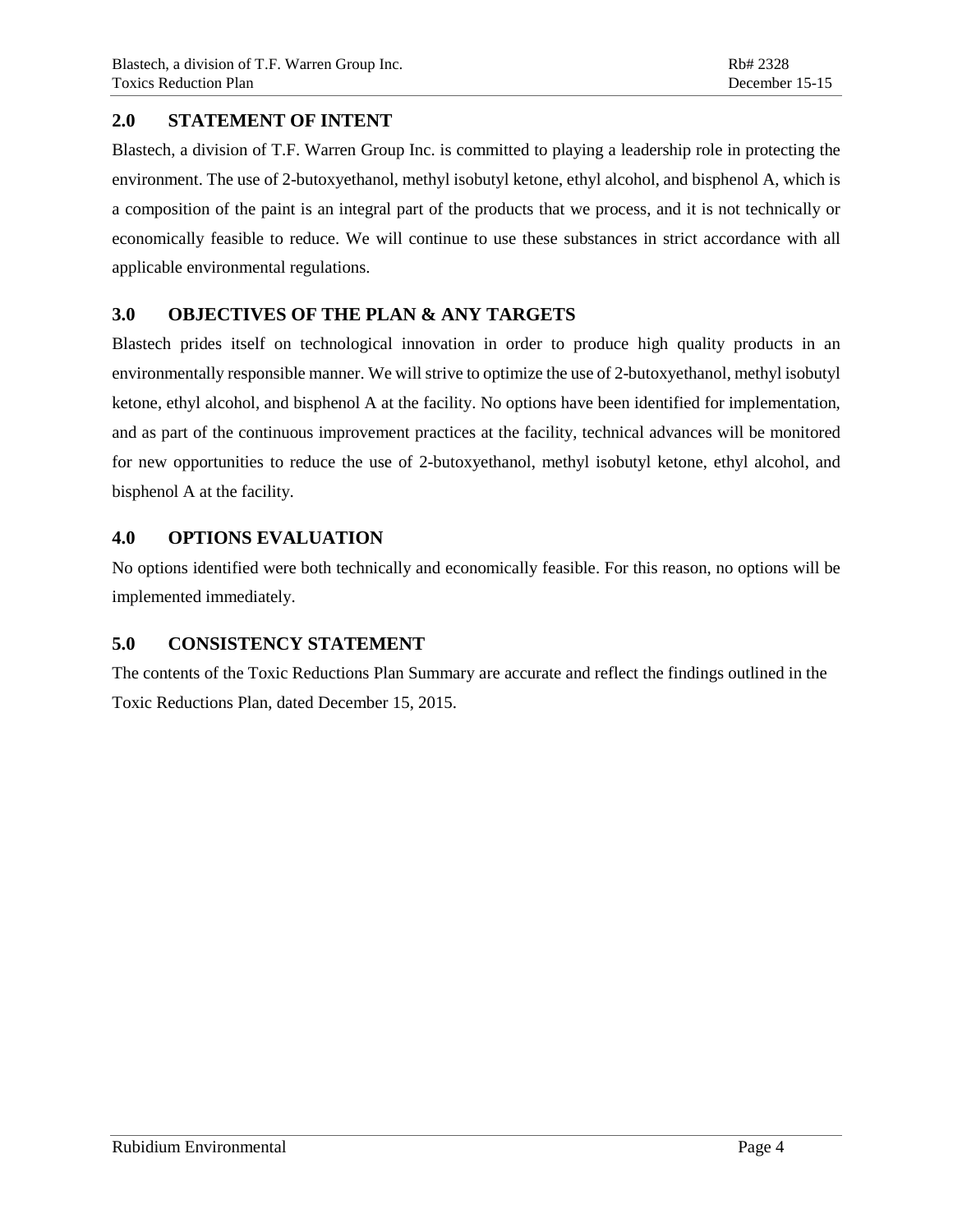#### 8.0 **CERTIFICATION BY HIGHEST RANKING EMPLOYEE**

As of December 15, 2015, I, Tim Bowman, certify that I have read the toxic substance reduction plan for the toxic substances referred to below and am familiar with its contents, and to my knowledge the plan is factually accurate and complies with the Toxics Reduction Act, 2009 and Ontario Regulation 455/09 (General) made under that Act.

2-Butoxyethanol, Methyl Isobutyl Ketone, Ethyl Alcohol, Bisphenol A

Ш

Tim Bowman General Manager Blastech, a division of T.F. Warren Group Inc.